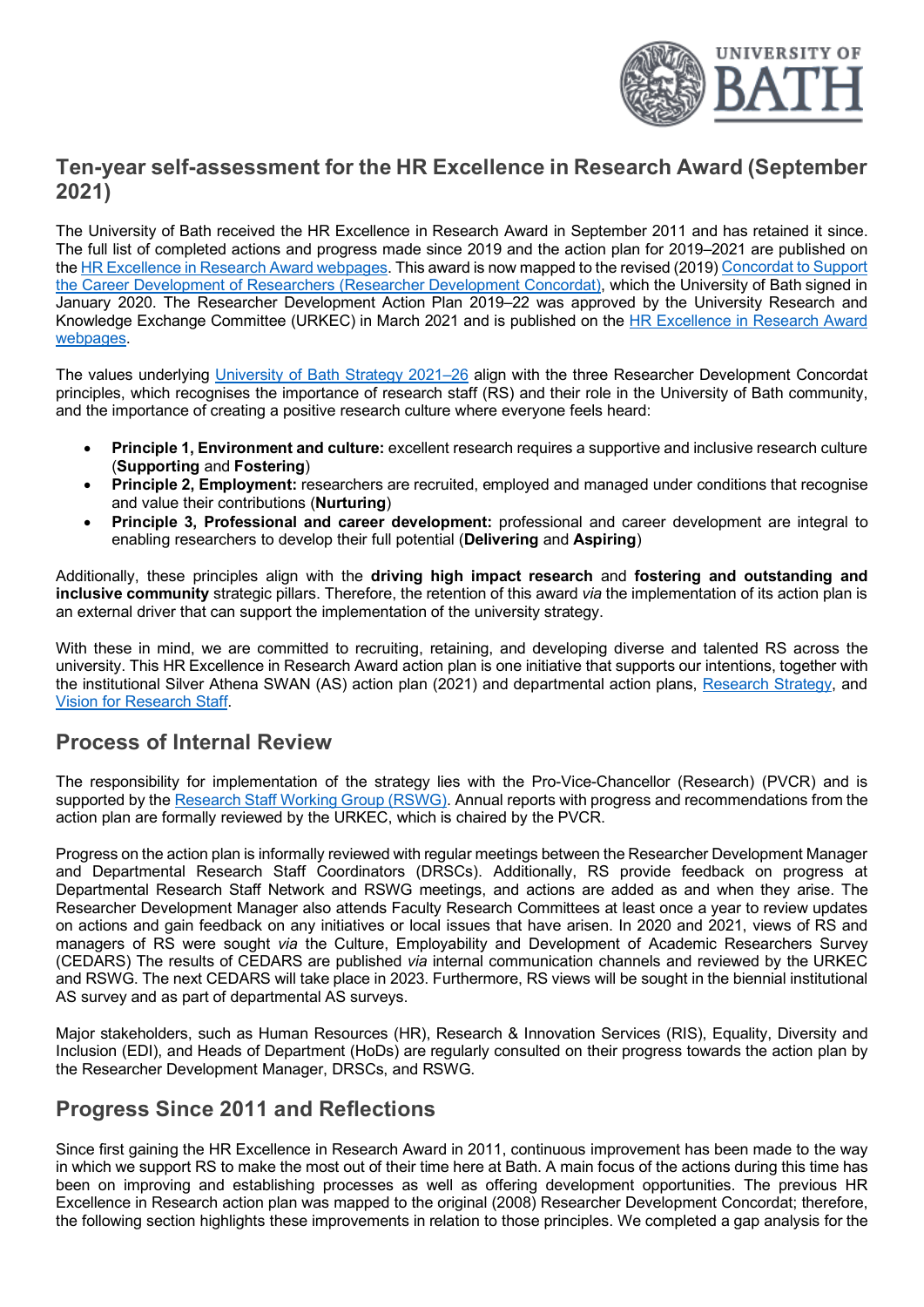

revised Researcher Development Concordat in 2020 and have used this revised document to create our 2019-22 Concordat Action Plan and 2021-23 HR Excellence in Research Action Plan.

Feedback indicates that initiatives to improve the **Recruitment & Selection** process were successful. For example, there has been a significant increase in the number of RS who reported being offered a departmental-level induction (82%) in 2021 compared with 56% in 2019. This is overseen at the departmental level by DRSCs.

We have made further progress in implementing Principle 2: **Recognition & Value**. We have supported the piloting of new guidance in one department for RS applying for Co-I status on externally funded grants, to help provide formal recognition for the role of senior RS in the development and management of research projects. Clearer institutional guidance is being developed as a priority action (see **Strategy 2021–23** below). However, CEDARS showed that RS are less likely to believe that promotion and progression processes are fair, and most managers of RS feel that they are not recognised for all their contributions to research excellence. Therefore, we are prioritising the introduction of more transparent promotion criteria that recognise contributions to the career development and leadership of others, and other collegiality roles across all academic levels.

We introduced an Outstanding Performance of RS in 2019 [\(Peter Troughton prize,](https://www.bath.ac.uk/campaigns/peter-troughton-research-staff-prize/) previously the Ede & Ravenscroft prize). Since 2019, we have had 10–15 nominations per year across all faculties. We continue to work towards ensuring that RS feel a valued part of the community: we have a permanent RS member on the University RKEC and there is RS representation on relevant departmental committees, including research, health and safety, and ED, in 13 out 16 departments. Additionally, there is RS representation on the Athena Swan University Self-Assessment Team and Climate Action Framework Research Sub-Group.

**Support & Career Development** continues to be a key area of focus. We support the career aspirations of RS with our highly successful career and leadership development programmes, such as Academic Career Academy and Leadership in Action (for details, see below). A new system of 'Career Conversations' was piloted in departments in 2019 and, following positive feedback, is now used as an annual appraisal process for all academic staff (including RS) in the Faculty of Science and over half the departments in Faculty Engineering and Design. However, CEDARS 2021 highlighted that RS are still much less likely to participate in career development review (25%), but more likely to find it useful (75%). Furthermore, only 26% report having a clear career development plan. Therefore, we are focusing on the way that career conversations are undertaken with RS and how we can support RS to reflect on their career plan from contract start to contract end in the 2021-23 action plan. While RS report being well-managed overall, CEDARS 2021 showed that nearly half of the managers of RS are not confident in dealing with poor performance. Therefore, we are developing additional support for managers focused on their performance as managers as well as on managing performance.

Significant progress has been made in **Equality & Diversity**. The number of our departmental AS awards has increased to 17, with an increase from 2 to 6 silver awards, making us one of the most highly awarded HEIs in the country regarding the Gender Equality Charter Mark. Additionally, we have recently submitted our institutional Silver AS award application (2021) and the University has appointed a Head of the Race Equality Taskforce who will lead our commitments to race equality and oversee their effective implementation.

# **Key Achievements and Progress Since 2019**

These achievements have been grouped according to the 2019 Researcher Development Concordat principles. Our key achievements reflect the university's values, in particular in **Fostering** and **Aspiring**, which link to our progress in EDI and the professional development of researchers.

### **Environment and Culture**

- The number of our departmental AS awards has increased to 17, with an increase from 2 to 6 silver awards, making us one of the most highly awarded HEIs in the country regarding the Gender Equality Charter Mark.
- We have been successful in obtaining an Institutional AS Silver Award in 2021.
- Most RS and managers (82% and 78%, respectively) agree that the university promotes the highest standards of research integrity and conduct.
- Most RS (74%) agree that the University actively promotes the importance of good mental health and wellbeing of staff.
- There is RS representation on relevant departmental committees, including research, health and safety, and EDI, in 13 out 16 departments. Additionally, there is RS representation on the Athena Swan University Self-Assessment Team and Climate Action Framework Research Sub-Group.